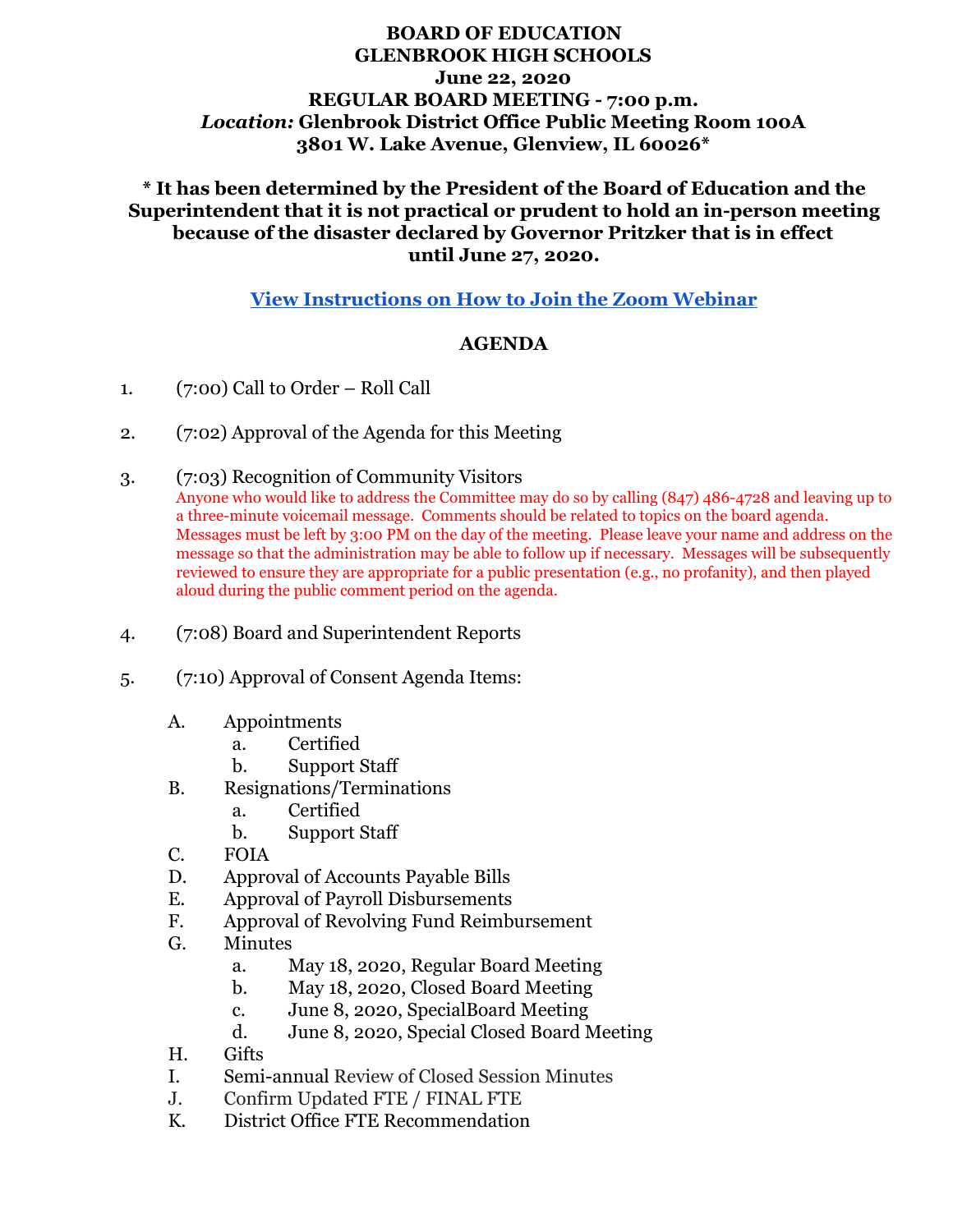- L. Retirement Declaration
	- a. Certified Staff
	- b. Non-certified Staff
- 6. (7:15) Discussion/Action: Discussion of a Resolution providing for the issue of not to exceed \$10,700,000 General Obligation Refunding School Bonds, Series 2020, of the District for the purpose of refunding certain outstanding bonds of the District, providing for the levy of a direct annual tax sufficient to pay the principal and interest on said bonds, and authorizing the proposed sale of said bonds to the purchaser thereof
- 7. (7:30) Discussion/Action: Learning Plan for the 2020-21 School Year Operational Considerations
- 8. (7:50) Review and Summary of Board Meeting
- 9. (7:53) Possible Topics for Future Board Meetings

Future Regular Meeting Dates: Monday, July 13, 2020 - 7:00 p.m. - Regular Board Meeting

- 10. (7:55) Closed Session: To consider the appointment, employment, compensation, discipline, performance, or dismissal of specific employees of the public body or legal counsel for the public body, including hearing testimony on a complaint lodged against an employee of the public body or against legal counsel for the public body to determine its validity; collective negotiating matters between the public body and its employees or their representatives, or deliberations concerning salary schedules for one or more classes of employees; The selection of a person to fill a public office, as defined in this Act, including a vacancy in a public office, when the public body is given power to appoint under law or ordinance, or the discipline, performance or removal of the occupant of a public office when the public body is given the power to remove the occupant under law or ordinance; the purchase or lease of real property for the use of the public body, including meetings held for the purpose of discussing whether a particular parcel should be acquired; the setting of a price for sale or lease of property owned by the public body; Security procedures and the use of personnel and equipment to respond to an actual, a threatened, or a reasonably potential danger to the safety of employees, students, staff, the public, or public property; student disciplinary cases; the placement of individual students in special education programs and other matters relating to individual students; and litigation, when an action against, affecting or on behalf of the particular public body has been filed and is pending before a court or administrative tribunal, or when the public body finds that an action is probable or imminent, in which case the basis for the finding shall be recorded and entered into the minutes of the closed meeting. (Section 2(c) (1), (2), (3), (5), (6), (8), (9), (10) and (11) of the Open Meetings Act).
- 11. Possible Action Regarding the Employment of Certificated Employee
- 12. Possible Action Regarding the Employment of Non-Certified Employee
- 13. Possible Action Regarding Retirement Agreement for Non-Certified Employee
- 14. Possible Action Regarding Compensation for Non-certified Personnel Fiscal Year 2021
- 15. Possible Action Regarding Administrative Salaries for 2020-2021